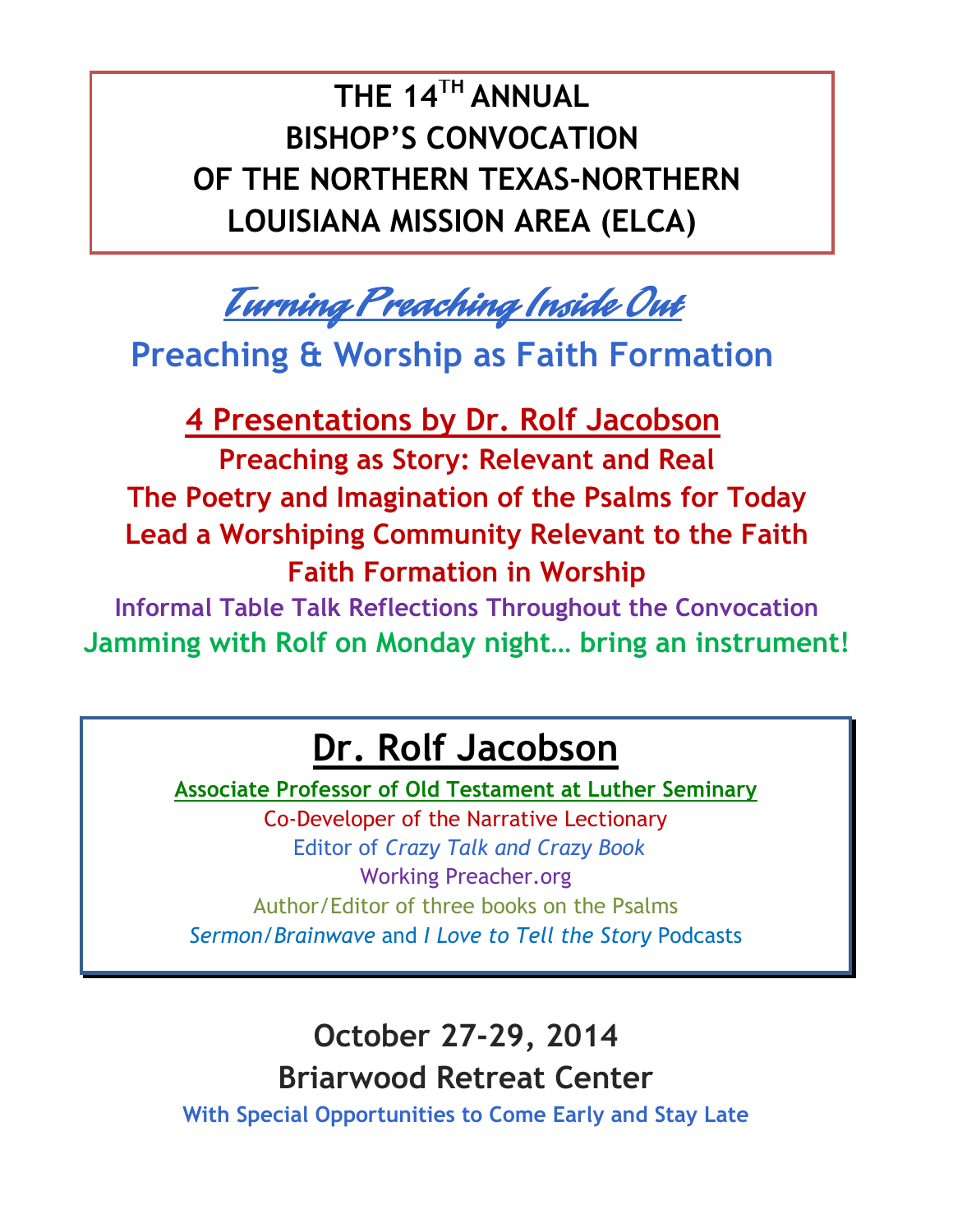# Turning Preaching Inside Out

*Items in Blue are Optional Items in Black are Official Convocation Agenda*

|  | dav. October 7 |  |
|--|----------------|--|
|  |                |  |

- Arrive Sunday after 2 pm for self-care
- 6:00 pm Join Bishop Kanouse for dinner
- 8:00 pm Informal Table Talk on the Patio
- 9:00 pm Evening Prayer on the Patio
- 9:30 pm Libations w/Bishop

#### **Monday, October 27**

8:30 am Breakfast

- 10:00 am Table Talk Rolf Jacobson and Bishop Kanouse **"Leadership Formation…"**
- 11:00 am Registration
- 12:30 pm Lunch
- 1:30 pm Opening Worship
- 2:30 pm Rolf Jacobson # 1
- 4:00 pm Table Talk
- 5:00 pm Happy Hour
- *Hosted by Renewing Congregations Team*
- 6:00 pm Dinner

| $7:30$ pm                            | Jammin' with Rolf |  |
|--------------------------------------|-------------------|--|
| Bring Your Instrument; Join the Fun! |                   |  |

9:30 pm Night Cap @ Quail Run

#### **Tuesday, October 28**

| $8:00$ am  | <b>Breakfast</b>       |
|------------|------------------------|
| $9:00$ am  | <b>Morning Worship</b> |
| $9:45$ am  | Rolf Jacobson # 2      |
| $11:15$ am | NT-NL Table Talk       |
| 12:30 pm   | Lunch                  |
|            |                        |

1:30 pm Rolf Jacobson # 3

- 2:45 pm **Play Time**
	- Skeet Shooting (until 4 pm)
	- Golf on Your Own
	- Volleyball/Horseshoes
	- Young Clergy & New-To-MA Table Talk
	- Women-in Ministry Table Talk
	- Latino Leaders Table Talk
- 5:00 pm Happy Hour (BYO) 6:00 pm Cook-Out
- 8:00 pm Contemplative Eucharist 9:30 pm Night Cap

#### **Wednesday, October 29**

| $8:00$ am  | <b>Breakfast</b> |
|------------|------------------|
| $9:00$ am  | Hymns/Songs      |
| $9:30$ am  | Rolf Jacobson #4 |
| $10:45$ am | Sending Worship  |
| $11:30$ am | Lunch            |

1:00 pm Personal retreating through Thursday afternoon (no meals provided)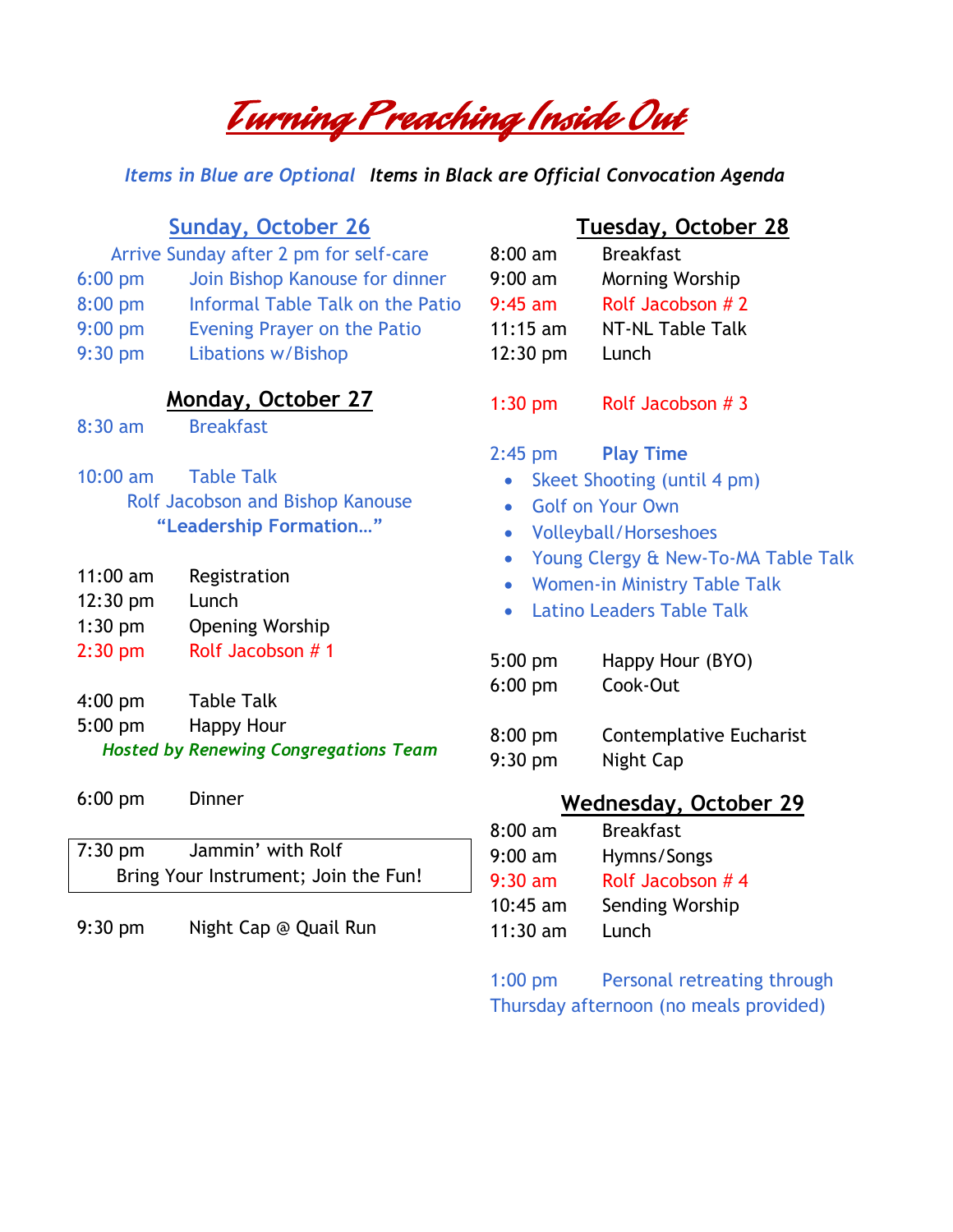Turning Preaching Inside Out

### **Preaching & Worship as Faith Formation**

**Dr. Rolf Jacobson** Associate Professor of Old Testament, Luther Seminary

**Rolf Jacobson** joined the Luther Seminary faculty as assistant professor of Old Testament in July 2003. Prior to joining the seminary, he taught at Augsburg College, Minneapolis, as an assistant professor of religion.

Jacobson earned his bachelor's degree from the University of St. Thomas, St. Paul, MN in 1987. He holds a master of divinity degree from Luther Seminary (1991) and a doctor of

philosophy degree from Princeton Theological Seminary, Princeton, NJ (2000).

His teaching interests include the Psalms, Old Testament prophets, biblical poetry, biblical theology, and biblical narrative. He emphasizes that the purpose of a biblical text is not just for preaching or teaching, although these are crucial functions. He says the Scriptures must also be used in pastoral care, personal spiritual growth, and for the shaping of Christian mission and theology. In addition, it can also function as a catalyst for change and growth within a congregation.

Ordained in 1991, Jacobson served for five years as associate pastor of Como Park Lutheran Church in St. Paul



before continuing his education at Princeton Theological Seminary. At Princeton, he was the assistant editor for *Theology Today* and *The Princeton Seminary Bulletin*. He also served as a teaching fellow.

Jacobson is a in-demand speaker and author, who produces theological and biblical scholarship for both the church and the academic guild. He recently served as editor of *Crazy Talk: A Not-So-Stuffy Dictionary of Theological Terms*, whose authors included three recent Luther Seminary graduates. His articles have appeared in *Word and World, Theology Today, Interpretation, Teaching Theology and Religion*, and in many collections of scholarly essays. With Kelly Fryer, he wrote the *No Experience Necessary* Bible studies. He has been a contributor to Augsburg Fortress's *Handbook* series (*The Lutheran Handbook, The Christian Handbook,* etc.), *Workingpreacher.org, Lectionary Homiletics*, and the like. His credits also include appearances in many video curricula, including *The Lutheran Course*.